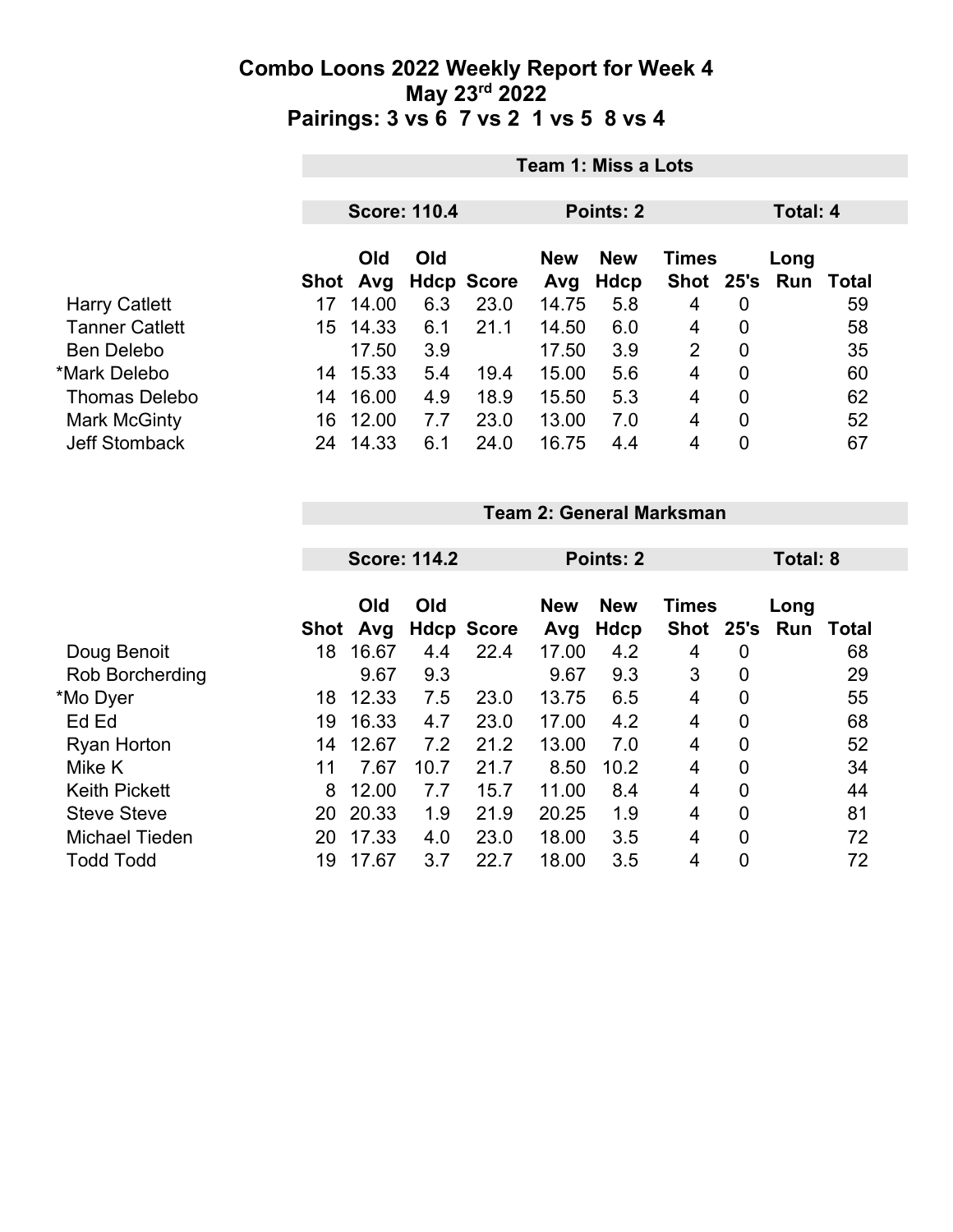|                      | <b>Team 3: Skidmarks</b>                            |       |      |                   |            |            |              |             |          |       |  |
|----------------------|-----------------------------------------------------|-------|------|-------------------|------------|------------|--------------|-------------|----------|-------|--|
|                      | <b>Score: 114.2</b><br><b>Points: 2</b><br>Total: 4 |       |      |                   |            |            |              |             |          |       |  |
|                      |                                                     |       |      |                   |            |            |              |             |          |       |  |
|                      | Old<br>Old                                          |       |      |                   | <b>New</b> | <b>New</b> | <b>Times</b> |             | Long     |       |  |
|                      | Shot                                                | Avg   |      | <b>Hdcp Score</b> | Avg        | Hdcp       | <b>Shot</b>  |             | 25's Run | Total |  |
| Mike Carbone         | 17                                                  | 15.00 | 5.6  | 22.6              | 15.50      | 5.3        | 4            | 0           |          | 62    |  |
| Josh Halloran        | 9                                                   | 17.00 | 4.2  | 13.2              | 13.00      | 7.0        | 2            | 0           |          | 26    |  |
| Dean Hanson          | 9                                                   | 14.00 | 6.3  | 15.3              | 11.50      | 8.1        | 2            | $\mathbf 0$ |          | 23    |  |
| *JD Hanson           | 21                                                  | 14.33 | 6.1  | 23.0              | 16.00      | 4.9        | 4            | $\mathbf 0$ |          | 64    |  |
| Pat Hegseth          | $\overline{2}$                                      | 2.67  | 14.2 | 16.2              | 2.50       | 14.4       | 4            | 0           |          | 10    |  |
| <b>Tony Hegseth</b>  | 17                                                  | 13.67 | 6.5  | 23.0              | 14.50      | 6.0        | 4            | 0           |          | 58    |  |
| <b>Scott Huckert</b> | 13                                                  | 9.33  | 9.6  | 22.6              | 10.25      | 8.9        | 4            | 0           |          | 41    |  |
| <b>Tim Nolan</b>     | 13                                                  | 16.67 | 4.4  | 17.4              | 15.75      | 5.1        | 4            | 0           |          | 63    |  |
| <b>Jerrid Voss</b>   | 18                                                  | 12.67 | 7.2  | 23.0              | 14.00      | 6.3        | 4            | 0           |          | 56    |  |

|                       |      | <b>Score: 112.1</b> |      |                   |            | Points: 2  |              |   | Total: 6 |              |  |
|-----------------------|------|---------------------|------|-------------------|------------|------------|--------------|---|----------|--------------|--|
|                       |      |                     |      |                   |            |            |              |   |          |              |  |
|                       |      | Old                 | Old  |                   | <b>New</b> | <b>New</b> | <b>Times</b> |   | Long     |              |  |
|                       | Shot | Avg                 |      | <b>Hdcp Score</b> | Avg        | Hdcp       | Shot 25's    |   | Run      | <b>Total</b> |  |
| Matt B                | 11   | 12.67               | 7.2  | 18.2              | 12.25      | 7.5        | 4            | 0 |          | 49           |  |
| <b>John Collins</b>   | 21   | 19.33               | 2.6  | 23.0              | 19.75      | 2.3        | 4            | 0 |          | 79           |  |
| <b>Justin Collins</b> | 16   | 14.33               | 6.1  | 22.1              | 14.75      | 5.8        | 4            | 0 |          | 59           |  |
| <b>Sam Collins</b>    | 14   | 17.67               | 3.7  | 17.7              | 16.75      | 4.4        | 4            | 0 |          | 67           |  |
| <b>Tom Forrest</b>    | 20   | 18.00               | 3.5  | 23.0              | 18.50      | 3.2        | 4            | 0 |          | 74           |  |
| Jeff Jeff             | 16   | 15.67               | 5.1  | 21.1              | 15.75      | 5.1        | 4            | 0 |          | 63           |  |
| Mo Mo                 | 9    | 6.67                | 11.4 | 20.4              | 7.25       | 11.0       | 4            | 0 |          | 29           |  |
| <b>Neal Neal</b>      | 15   | 11.67               | 7.9  | 22.9              | 12.50      | 7.4        | 4            | 0 |          | 50           |  |
| <b>Keith Ross</b>     | 11   | 9.33                | 9.6  | 20.6              | 9.75       | 9.3        | 4            | 0 |          | 39           |  |

**Team 4: Gun Slingers**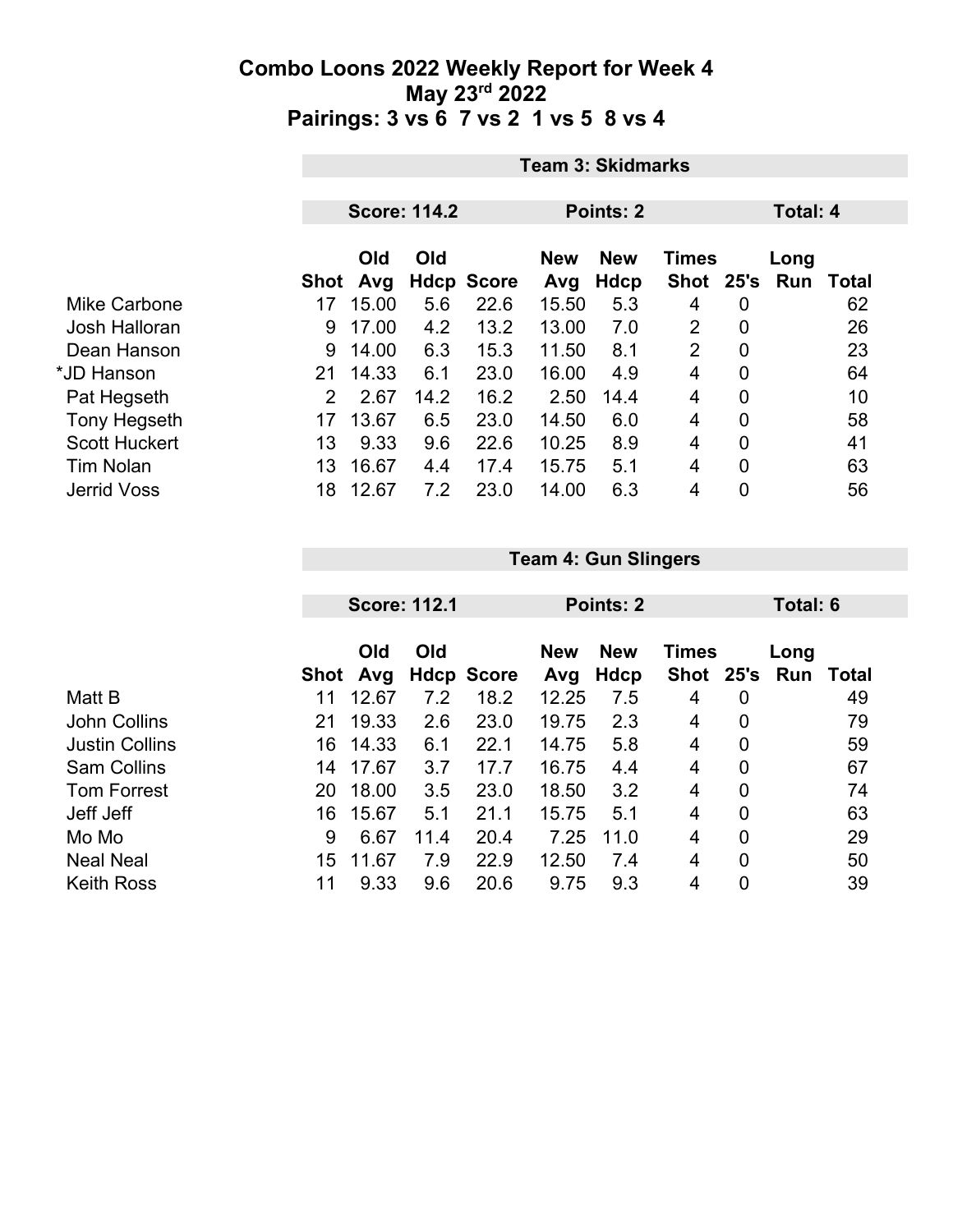|                      |      | <b>Team 5: Concussion Ducks</b> |     |                   |                   |                    |                           |   |                 |       |  |
|----------------------|------|---------------------------------|-----|-------------------|-------------------|--------------------|---------------------------|---|-----------------|-------|--|
|                      |      |                                 |     |                   |                   |                    |                           |   |                 |       |  |
|                      |      | <b>Score: 102.3</b>             |     |                   | Points: 0         |                    |                           |   | <b>Total: 2</b> |       |  |
|                      | Shot | Old<br>Avg                      | Old | <b>Hdcp Score</b> | <b>New</b><br>Avg | <b>New</b><br>Hdcp | <b>Times</b><br>Shot 25's |   | Long<br>Run     | Total |  |
| <b>Jeff Bakke</b>    | 9    | 11.67                           | 7.9 | 16.9              | 11.00             | 8.4                | 4                         | 0 |                 | 44    |  |
| <b>Randy Beyreis</b> | 12   | 11.67                           | 7.9 | 19.9              | 11.75             | 7.9                | 4                         | 0 |                 | 47    |  |
| <b>Scott Elke</b>    | 6    | 9.33                            | 9.6 | 15.6              | 8.50              | 10.2               | 4                         | 0 |                 | 34    |  |
| *Kevin Griffin       |      | 11.00                           | 8.4 | 15.4              | 10.00             | 9.1                | 4                         | 0 |                 | 40    |  |
| Brian Jablonski      | 8    | 12.67                           | 7.2 | 15.2              | 11.50             | 8.1                | 4                         | 0 |                 | 46    |  |
| Jason Lamusga        | 12   | 11.67                           | 7.9 | 19.9              | 11.75             | 7.9                | 4                         | 0 |                 | 47    |  |
| Jon Livingston       | 15   | 18.00                           | 3.5 | 18.5              | 17.25             | 4.0                | 4                         | 0 |                 | 69    |  |
| <b>Kevin Schmidt</b> | 8    | 13.00                           | 7.0 | 15.0              | 11.75             | 7.9                | 4                         | 0 |                 | 47    |  |
| <b>Bud Schoenle</b>  | 13   | 10.00                           | 9.1 | 22.1              | 10.75             | 8.6                | 4                         | 0 |                 | 43    |  |
| <b>Jeff Strong</b>   | 13   | 10.33                           | 8.9 | 21.9              | 11.00             | 8.4                | 4                         | 0 |                 | 44    |  |

|                     |      | <b>Score: 112.2</b> |      |                   |                                          | Points: 0 |                |                | <b>Total: 2</b> |             |  |
|---------------------|------|---------------------|------|-------------------|------------------------------------------|-----------|----------------|----------------|-----------------|-------------|--|
|                     |      |                     |      |                   |                                          |           |                |                |                 |             |  |
|                     |      | Old<br>Old          |      |                   | <b>New</b><br><b>New</b><br><b>Times</b> |           |                | Long           |                 |             |  |
|                     | Shot | Avg                 |      | <b>Hdcp Score</b> | Avg                                      | Hdcp      | Shot 25's      |                | Run             | Total       |  |
| *Tom Bednarczyk     |      | 12.33               | 7.5  | 14.5              | 11.00                                    | 8.4       | 4              | $\mathbf 0$    |                 | 44          |  |
| <b>Rob Bennett</b>  | 17   | 15.00               | 5.6  | 22.6              | 15.50                                    | 5.3       | 4              | $\mathbf 0$    |                 | 62          |  |
| <b>Tony Calova</b>  |      |                     |      |                   |                                          |           | $\overline{0}$ | $\overline{0}$ |                 | $\mathbf 0$ |  |
| Jeff Freeman        | 15   | 10.00               | 9.1  | 23.0              | 11.25                                    | 8.2       | $\overline{4}$ | $\mathbf 0$    |                 | 45          |  |
| Scott Johnson       | 14   | 17.33               | 4.0  | 18.0              | 16.50                                    | 4.6       | 4              | $\overline{0}$ |                 | 66          |  |
| <b>Brent Larsen</b> | 13   | 6.00                | 11.9 | 23.0              | 9.50                                     | 9.5       | $\overline{2}$ | $\overline{0}$ |                 | 19          |  |
| <b>Shawn Meyer</b>  |      |                     |      |                   |                                          |           | $\overline{0}$ | $\mathbf 0$    |                 | 0           |  |
| Greg Neva           | 13   | 12.00               | 7.7  | 20.7              | 12.50                                    | 7.4       | $\overline{2}$ | $\overline{0}$ |                 | 25          |  |
| Jon Pangerl         |      |                     |      |                   |                                          |           | $\overline{0}$ | $\overline{0}$ |                 | 0           |  |
| <b>Tim White</b>    | 11   | 6.00                | 11.9 | 22.9              | 8.50                                     | 10.2      | 2              | $\overline{0}$ |                 | 17          |  |

**Team 6: Davis**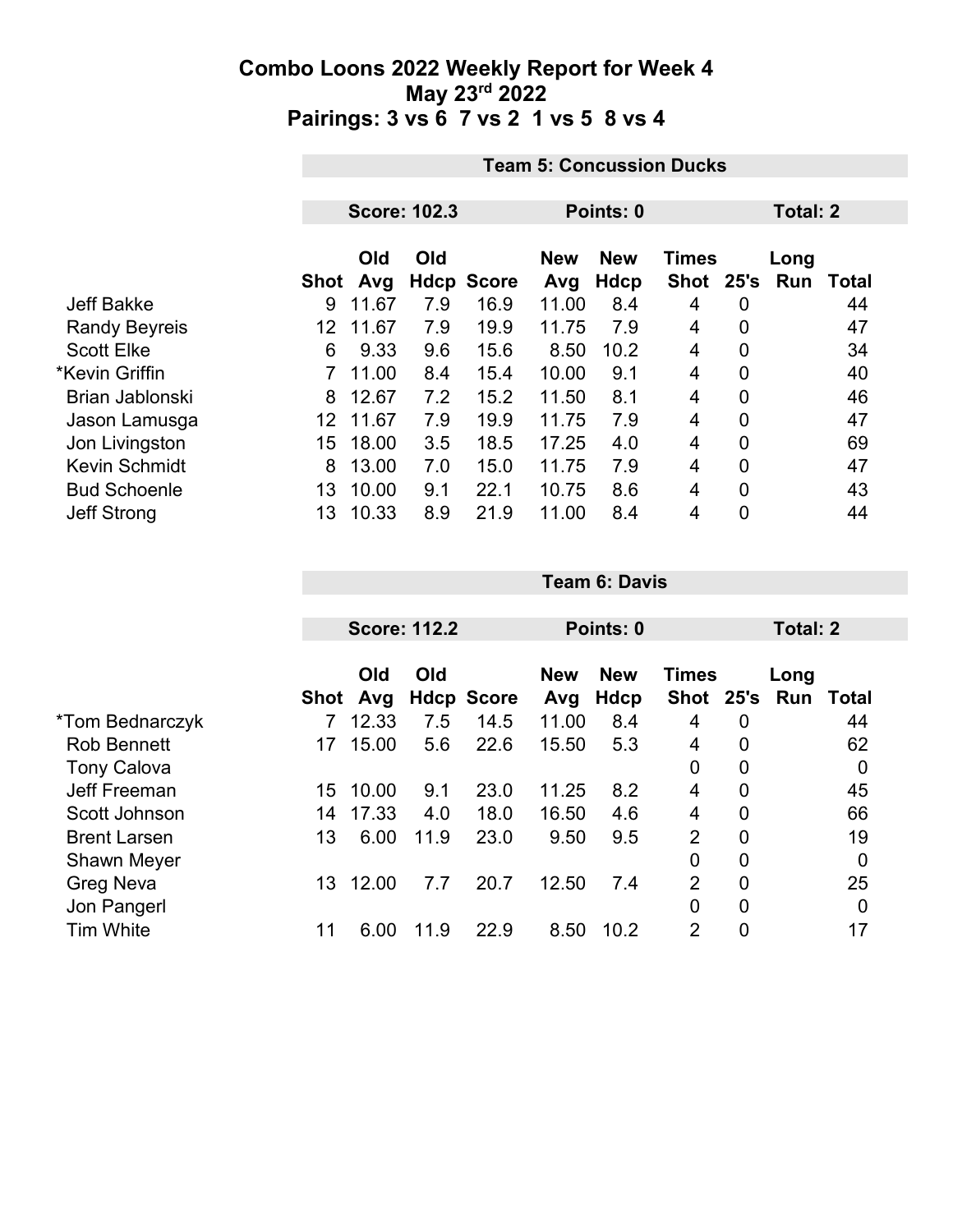|                     | <b>Team 7: Team Pigeon Pounders</b> |                    |      |                   |                   |                    |                           |                |             |          |  |  |
|---------------------|-------------------------------------|--------------------|------|-------------------|-------------------|--------------------|---------------------------|----------------|-------------|----------|--|--|
|                     |                                     |                    |      |                   |                   |                    |                           |                |             |          |  |  |
|                     |                                     | <b>Score: 93.2</b> |      |                   | Points: 0         |                    |                           |                |             | Total: 0 |  |  |
|                     | <b>Shot</b>                         | Old<br>Avg         | Old  | <b>Hdcp Score</b> | <b>New</b><br>Avg | <b>New</b><br>Hdcp | <b>Times</b><br>Shot 25's |                | Long<br>Run | Total    |  |  |
| Joe Boetl           | 6                                   | 5.00               | 13.3 | 19.3              |                   |                    | 0                         | 0              |             | 0        |  |  |
| John DeLeon         | 7                                   | 9.67               | 9.3  | 16.3              | 9.67              | 9.3                | 3                         | 0              |             | 29       |  |  |
| <b>Tim Diamond</b>  |                                     |                    |      |                   |                   |                    | 0                         | 0              |             | 0        |  |  |
| Dan Leach           | 9                                   | 6.67               | 11.4 | 20.4              | 6.67              | 11.4               | 3                         | 0              |             | 20       |  |  |
| <b>Nick Leach</b>   | 11                                  | 7.33               | 11.0 | 18.3              | 7.33              | 11.0               | 3                         | $\overline{0}$ |             | 22       |  |  |
| <b>Robert Libke</b> | 11                                  | 11.67              | 7.9  | 18.9              | 11.67             | 7.9                | 3                         | $\Omega$       |             | 35       |  |  |
| <b>Reide Weber</b>  |                                     | 13.00              | 7.0  |                   | 13.00             | 7.0                | $\overline{2}$            | 0              |             | 26       |  |  |
| <b>Ivan Weiss</b>   | 3                                   | 7.00               | 11.2 | 14.2              | 7.00              | 11.2               | 3                         | 0              |             | 21       |  |  |
| <b>Lisa Weiss</b>   | 1                                   | 3.33               | 13.8 | 14.8              | 3.33              | 13.8               | 3                         | $\mathbf 0$    |             | 10       |  |  |
| *Ivan Weiss Jr      | 5                                   | 9.00               | 9.8  | 14.8              | 9.00              | 9.8                | 3                         | 0              |             | 27       |  |  |

| Team 8: League average |                     |                                                  |  |           |       |  |          |  |
|------------------------|---------------------|--------------------------------------------------|--|-----------|-------|--|----------|--|
|                        |                     |                                                  |  |           |       |  |          |  |
|                        | <b>Score: 102.9</b> |                                                  |  | Points: 0 |       |  | Total: 6 |  |
| Old                    | Old                 | Shot Avg Hdcp Score Avg Hdcp Shot 25's Run Total |  | New New   | Times |  | Long     |  |

Super Shooters: None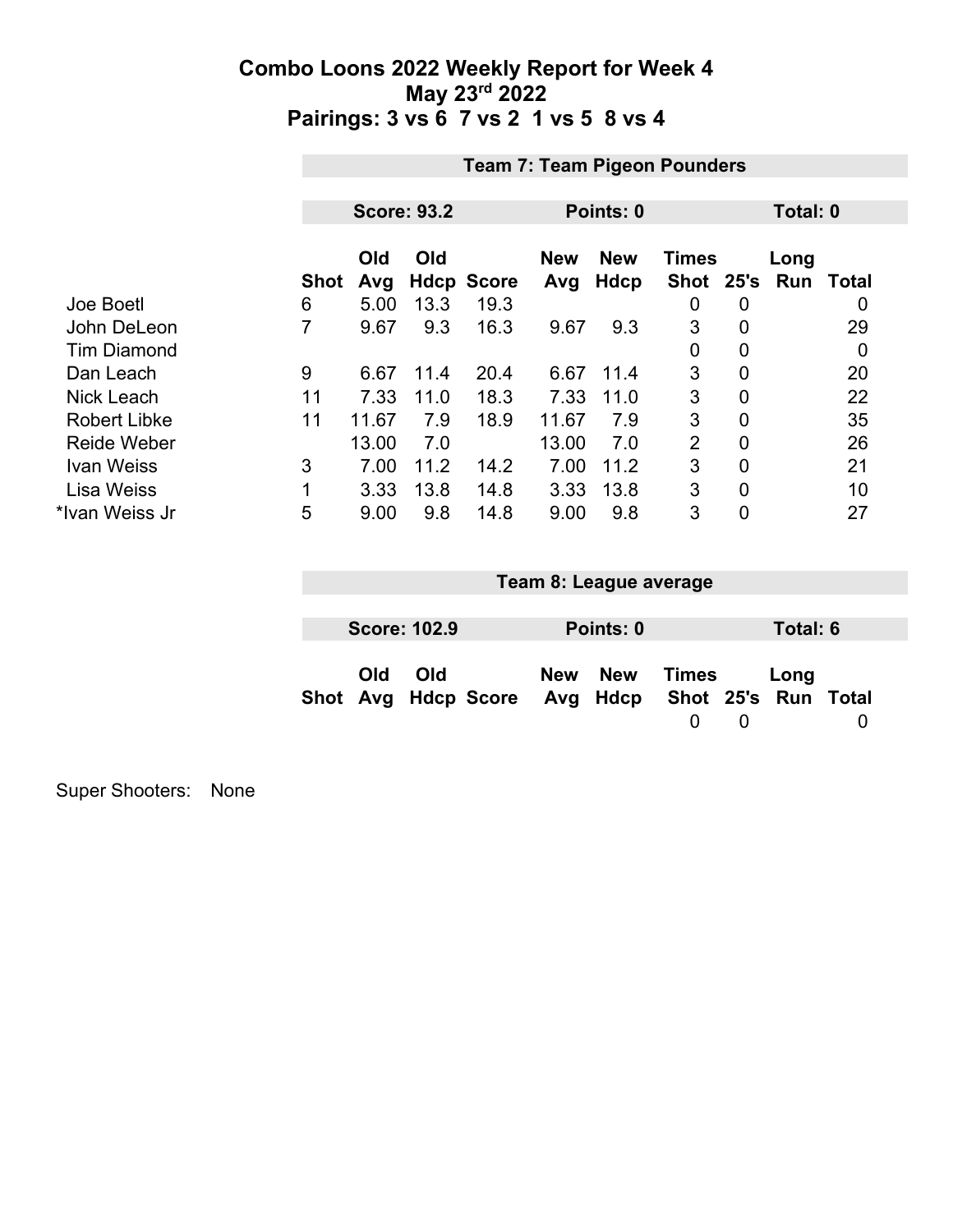# **Combo Loons 2022 Team Standings through week 4**

| Team 2 | <b>General Marksman</b>     | 8.0 |
|--------|-----------------------------|-----|
| Team 8 | League average              | 6.0 |
| Team 4 | <b>Gun Slingers</b>         | 6.0 |
| Team 3 | <b>Skidmarks</b>            | 4.0 |
| Team 1 | <b>Miss a Lots</b>          | 4.0 |
| Team 6 | <b>Davis</b>                | 2.0 |
| Team 5 | <b>Concussion Ducks</b>     | 2.0 |
| Team 7 | <b>Team Pigeon Pounders</b> | 0.0 |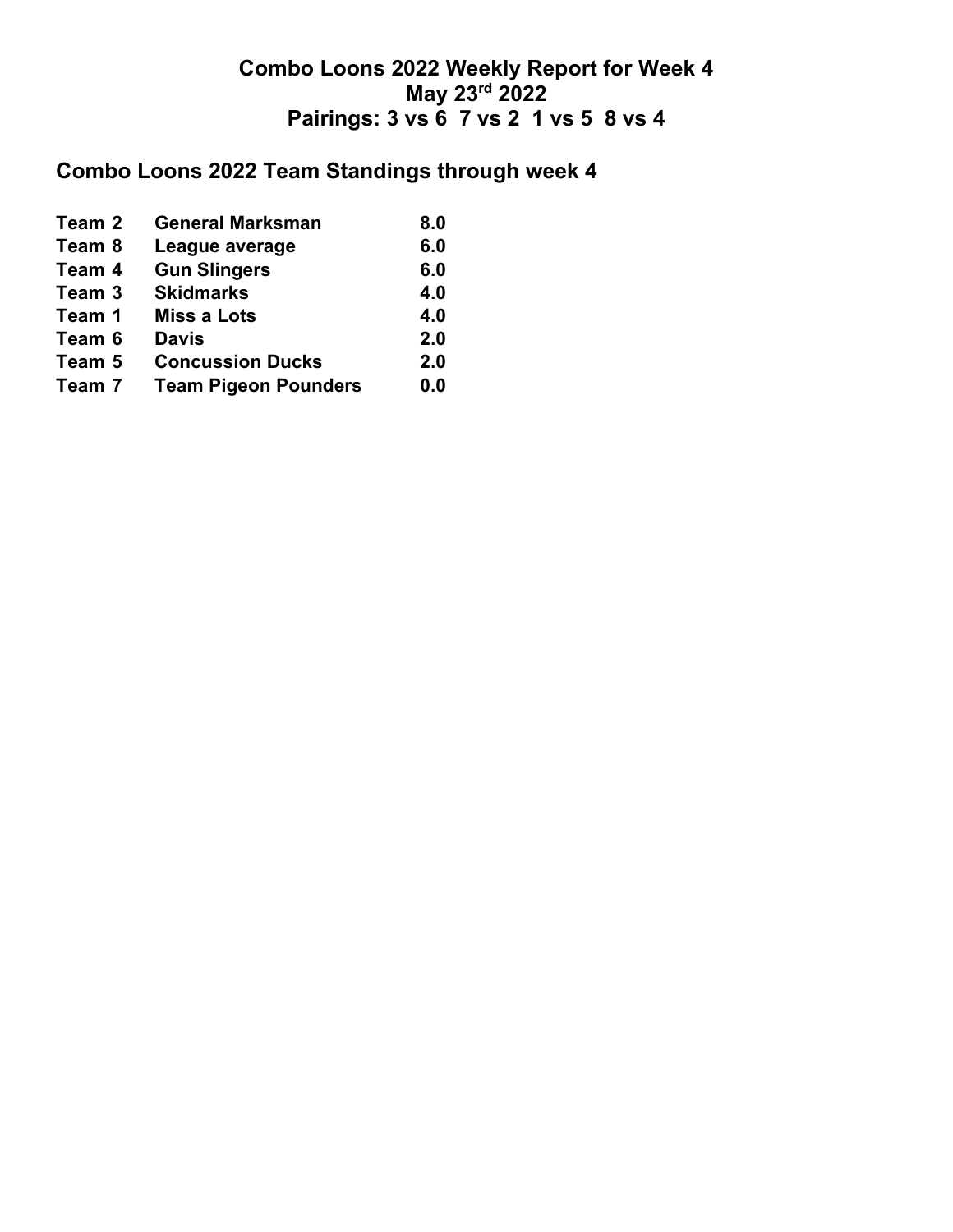## **Combo Loons 2022 Total Target Leaders Through Week 4**

| Shooter               | Total | Avg   | Rounds Straights Team |             |                         |
|-----------------------|-------|-------|-----------------------|-------------|-------------------------|
| <b>Steve Steve</b>    | 81    | 20.25 | 4                     | 0           | <b>General Marksman</b> |
| <b>John Collins</b>   | 79    | 19.75 | 4                     | 0           | <b>Gun Slingers</b>     |
| <b>Tom Forrest</b>    | 74    | 18.50 | 4                     | 0           | <b>Gun Slingers</b>     |
| <b>Todd Todd</b>      | 72    | 18.00 | 4                     | 0           | <b>General Marksman</b> |
| <b>Michael Tieden</b> | 72    | 18.00 | 4                     | 0           | <b>General Marksman</b> |
| Jon Livingston        | 69    | 17.25 | 4                     | 0           | <b>Concussion Ducks</b> |
| Ed Ed                 | 68    | 17.00 | 4                     | 0           | <b>General Marksman</b> |
| Doug Benoit           | 68    | 17.00 | 4                     | 0           | <b>General Marksman</b> |
| <b>Jeff Stomback</b>  | 67    | 16.75 | 4                     | 0           | Miss a Lots             |
| <b>Sam Collins</b>    | 67    | 16.75 | 4                     | 0           | <b>Gun Slingers</b>     |
| Scott Johnson         | 66    | 16.50 | 4                     | 0           | Davis                   |
| <b>JD Hanson</b>      | 64    | 16.00 | 4                     | 0           | <b>Skidmarks</b>        |
| Jeff Jeff             | 63    | 15.75 | 4                     | 0           | <b>Gun Slingers</b>     |
| <b>Tim Nolan</b>      | 63    | 15.75 | 4                     | 0           | <b>Skidmarks</b>        |
| <b>Thomas Delebo</b>  | 62    | 15.50 | 4                     | 0           | Miss a Lots             |
| <b>Rob Bennett</b>    | 62    | 15.50 | 4                     | $\mathbf 0$ | Davis                   |
| <b>Mike Carbone</b>   | 62    | 15.50 | 4                     | 0           | <b>Skidmarks</b>        |
| <b>Mark Delebo</b>    | 60    | 15.00 | 4                     | 0           | Miss a Lots             |
| <b>Harry Catlett</b>  | 59    | 14.75 | 4                     | 0           | Miss a Lots             |
| <b>Justin Collins</b> | 59    | 14.75 | 4                     | $\mathbf 0$ | <b>Gun Slingers</b>     |
| <b>Tony Hegseth</b>   | 58    | 14.50 | 4                     | 0           | <b>Skidmarks</b>        |
| <b>Tanner Catlett</b> | 58    | 14.50 | 4                     | $\mathbf 0$ | Miss a Lots             |
| <b>Jerrid Voss</b>    | 56    | 14.00 | 4                     | 0           | <b>Skidmarks</b>        |
| Mo Dyer               | 55    | 13.75 | 4                     | $\mathbf 0$ | <b>General Marksman</b> |
| <b>Ryan Horton</b>    | 52    | 13.00 | 4                     | 0           | <b>General Marksman</b> |
| <b>Mark McGinty</b>   | 52    | 13.00 | 4                     | $\mathbf 0$ | Miss a Lots             |
| <b>Neal Neal</b>      | 50    | 12.50 | 4                     | 0           | <b>Gun Slingers</b>     |
| Matt B                | 49    | 12.25 | 4                     | $\mathbf 0$ | <b>Gun Slingers</b>     |
| <b>Kevin Schmidt</b>  | 47    | 11.75 | 4                     | 0           | <b>Concussion Ducks</b> |
| Jason Lamusga         | 47    | 11.75 | 4                     | 0           | <b>Concussion Ducks</b> |
| <b>Randy Beyreis</b>  | 47    | 11.75 | 4                     | 0           | <b>Concussion Ducks</b> |
| Brian Jablonski       | 46    | 11.50 | 4                     | 0           | <b>Concussion Ducks</b> |
| <b>Jeff Freeman</b>   | 45    | 11.25 | 4                     | 0           | Davis                   |
| <b>Jeff Strong</b>    | 44    | 11.00 | 4                     | 0           | <b>Concussion Ducks</b> |
| <b>Jeff Bakke</b>     | 44    | 11.00 | 4                     | 0           | <b>Concussion Ducks</b> |
| <b>Keith Pickett</b>  | 44    | 11.00 | 4                     | 0           | <b>General Marksman</b> |
| Tom Bednarczyk        | 44    | 11.00 | 4                     | 0           | Davis                   |
| <b>Bud Schoenle</b>   | 43    | 10.75 | 4                     | 0           | <b>Concussion Ducks</b> |